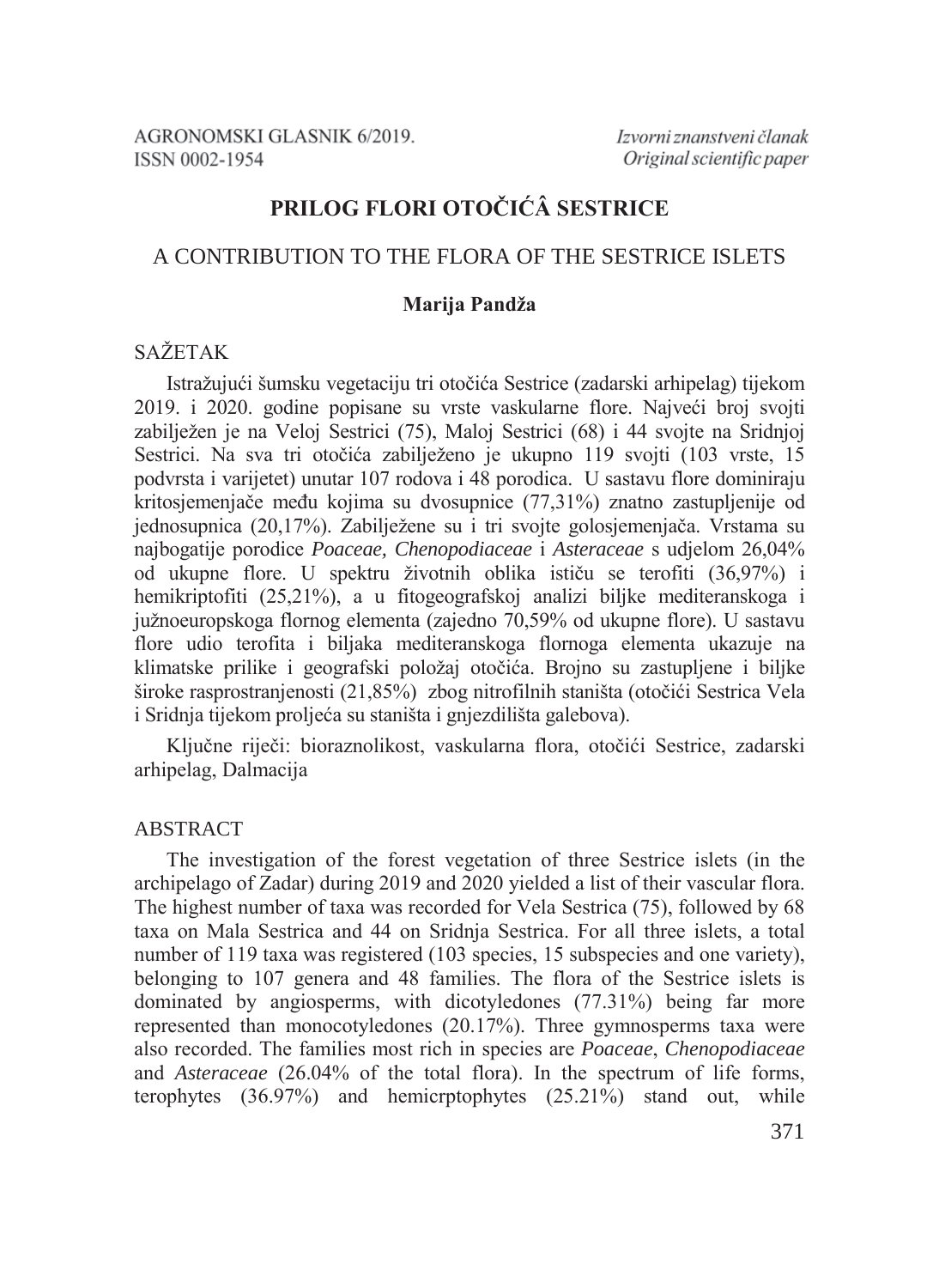phytogeographic analysis showed that the plants of the Mediterranean and south European floral element prevail (together, they make more than 70.59% of the total flora). The proportion of therophytes and plants of the Mediterranean floral element in the flora indicates climate characteristics and geographic position of these islets. High proportion in their flora was also found for widely distributed plants (21.85%) because of nitrophilic habitats (during springs, the islets Sestrica Vela and Sestrica Sridnia are habitats and nest sites for seagulls).

Key words: biodiversity, vascular flora, islets of Sestrice, archipelago of Zadar, Dalmatia

## **UVOD**

Otoci zadarskog arhipelaga su floristički najslabije istražena skupina jadranskih otoka. U prošlom stoljeću floru Dugog otoka istraživao je Pevalek (1930.). a floru Molata Domac (1963.). U zadnjih desetak godina obavljena su sustavna istraživanja flore zadarskih otoka Rave s pripadajućim otočićima (Pandža i Milović, 2008.), Ista i Škarde s pripadajućim otočićima (Milović i Pandža, 2010.), Silbe (Bogdanović i sur., 2013.), otočića Velikog i Malog Lagana (Pandža i Milović, 2015.), Vira (Milović i Pandža, 2016.), Oliba (Milović i sur., 2016.). U istraživanjima kao i u životu stanovnika tih otoka problem je mali broj brodskih linija otoka s kopnom, Zadrom, i slaba međusobna povezanost.

Otočići Sestrice pružaju se sjeverozapadno od otoka Rivnja i sjeverno od otoka Sestrunja (sl. 1.) u rivanjskom kanalu, a čine ih Vela Sestrica (187520 m<sup>2</sup>, 16 m nm), Sridnja Sestrica (104837 m<sup>2</sup>, 23 m nm, 1627 m obalne crte) i Mala Sestrica (33732 m<sup>2</sup>, 10 m nm, 733 m obalne crte) (Duplančić-Leder i sur., 2004.). Otočići su nenaseljeni i na njima nema čvrstih objekata osim što je na Maloi Sestrici svietionik izgrađen krajem 19. stoljeća (sl. 2.). Na sva tri otočića prevladava vegetacija mirte i tršlje (asocijacija: Myrto communis-Pistacietum lentisci (Molinier 1954) Rivas-Martínez 1975). Na Veloj Sestrici prisutna je još vegetacija tršlje i somine (asocijacija: Pistacio lentisci-Juniperetum turbinatae Trinaistić 1987 ex Asensi, Díez-Garretas & Quézel 2007), dok je na Maloj Sestrici prisutna vegetacija tršlje i alepskog bora (asocijacija: Pistacio lentisci-Pinetum halepensis De Marco, Veri & Caneva 1984). U halofitskoj zoni na Veloj i Sridnjoj Sestrici su gnjezdilišta galebova dok je na Maloj Sestrici fragmentarno razvijena vegetacija s mrižicom (vlastito opažanje). Otočiće Sestrice kao i ostale otoke zadarskog arhipelaga karakterizira mediteranska klima koja se prema Köppenovoj klasifikaciji označava kao Csa tip klime (Šegota i Filipčić, 2003.).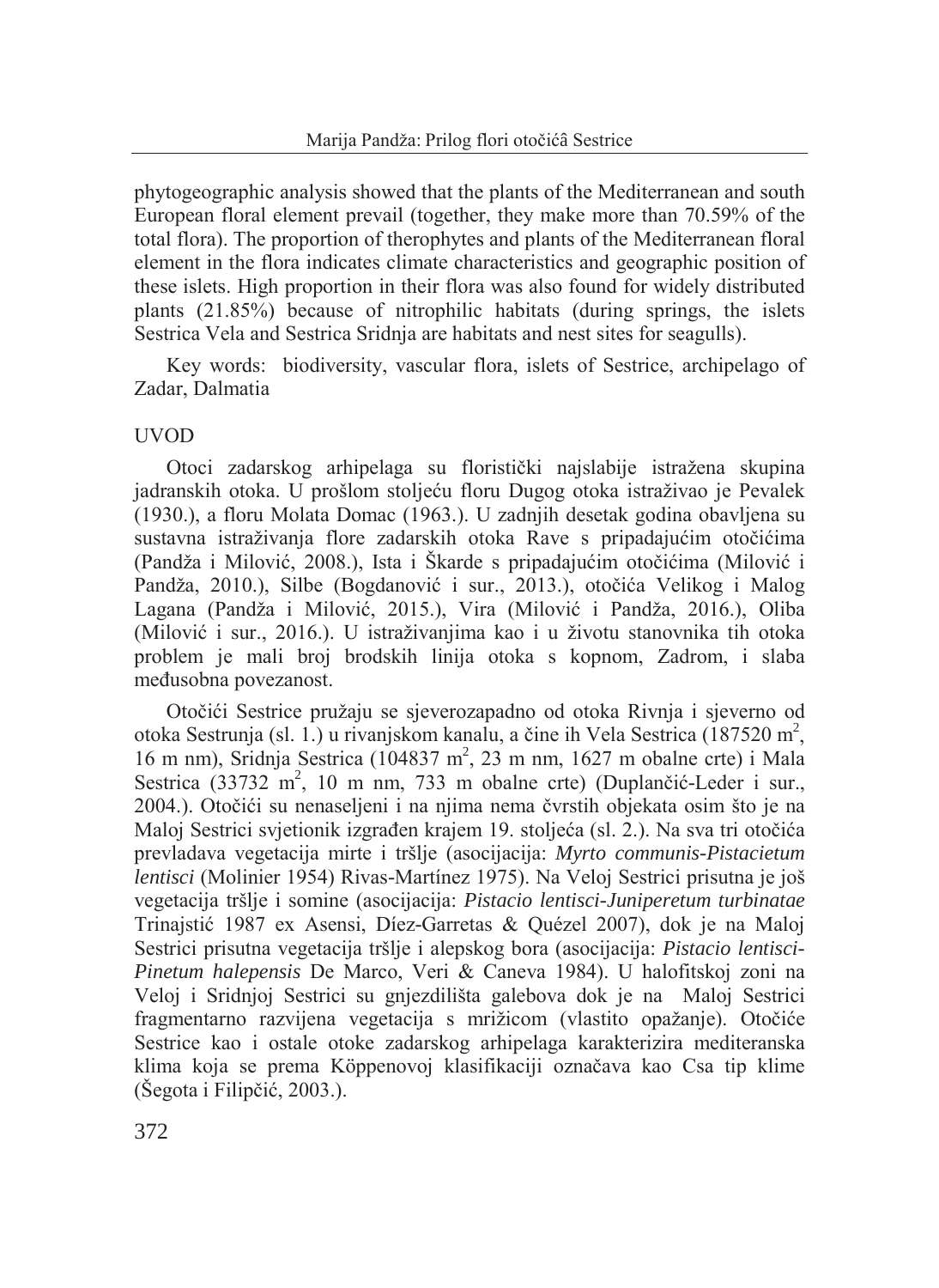#### **METODE**

Istražujući šumsku vegetaciju otočića Sestrice tijekom 2019. i 2020. godine obavljen je popis vaskularne flore tih otočića. U determinaciji svojti korištene su standardne flore i ključevi: Tutin i sur., 1968.-1980., 1993.; Horvatić i Trinaistić, 1967.-1981.; Trinaistić, 1975.-1986.; Pignatti, 1982. i Domac, 1994. Nomenklatura svojti usklađena je prema Nikolić (2020.). U popisu flore vrste i podvrste su složene po abecednom redu unutar viših sistematskih kategorija. Životni oblici svojti određeni su po Raunkiaeru (1934.), a podatci su preuzeti iz Horvata (1949.) i Pignattija (1982.). Svakoj svojti u popisu flore pridružena je kratica odgovarajućeg životnog oblika: Ch (hamefita), G (geofita), H (hemikriptofita),  $Hv$  (hidrofita),  $P$  (fanerofita) i  $T$  (terofita).



Slika 1. Geografski položaj otočića Sestrice. Figure 1 The geographical position of Sestrice islets.

Raspodjela svojti u florne elemente obavljena je prema Horvatić i sur., 1967./1968. u šest glavnih skupina s odgovarajućim podskupinama. Nazivi flornih elemenata i pripadajuće kratice korištene u popisu flore prikazani su u tablici 3.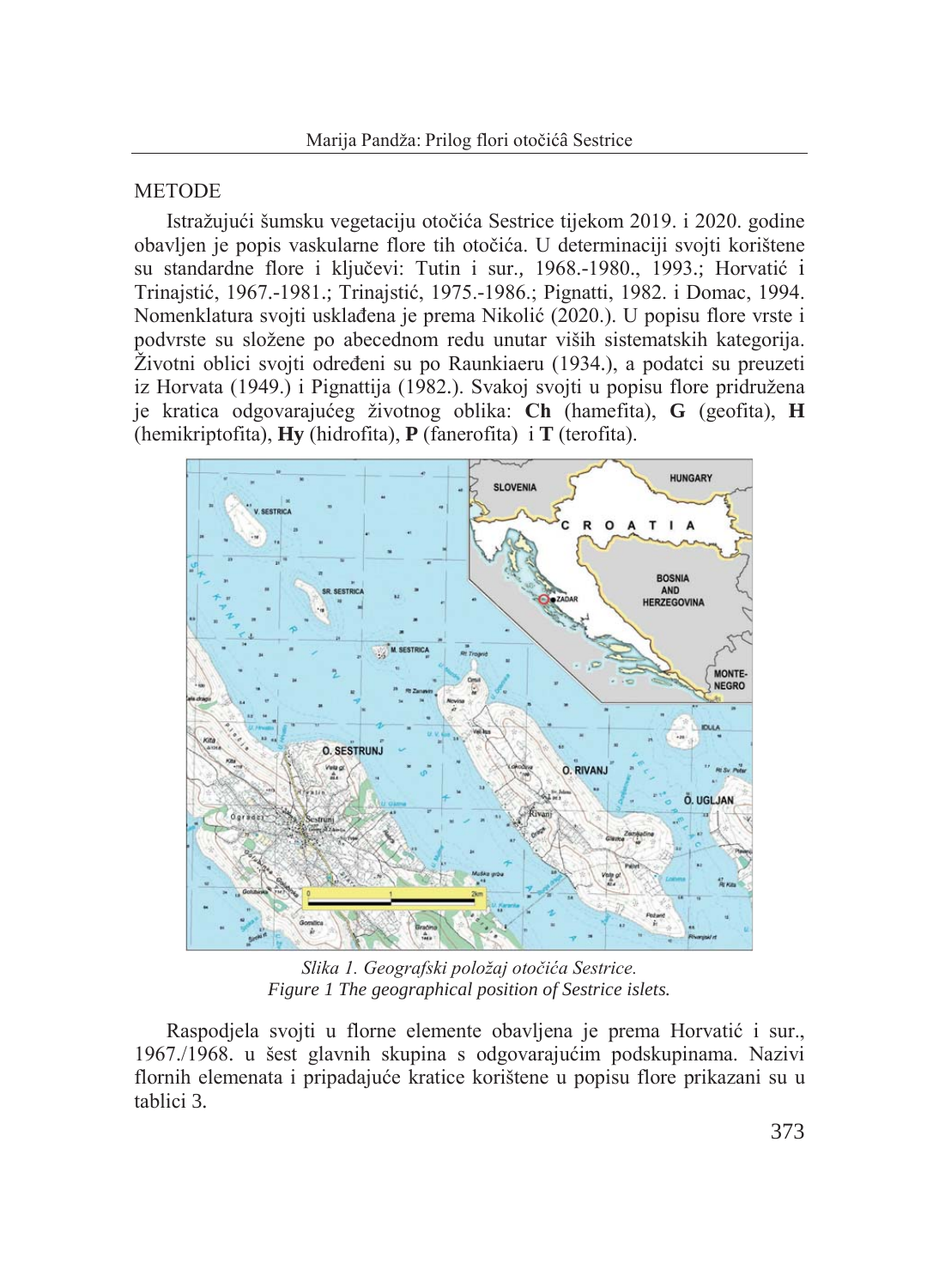Svojte koje se prema Nikolić i sur. (2015.) u hrvatskoj flori smatraju endemima u popisu flore označene su kraticom "end", a one svojte koje su proglašene strogo zaštićenima (Anonimus, 2013.) označene su kraticom"sz".

Status ugroženosti svojti određen je prema kategorizaciji objavljenoj u Crvenoj knjizi vaskularne flore Republike Hrvatske (Nikolić i Topić, 2005.) te je označen uobičajenim međunarodnim kraticama koje ukazuju na stupanj ugroženosti: EN-Endangered (ugrožene), VU-Vulnerable (osjetljive ili ranjive), NT-Near Threatened (gotovo ugrožene), LC-Least Concern (najmanje zabrinjavajuće) i **DD**-Data Deficient (podatci nedostatni). Svojte u popisu flore koje se smatraju invazivnim stranim vrstama u Hrvatskoj (Boršić i sur., 2008.) označene su kraticom "IAS". Sve svojte su unesene u *Flora Croatica Database* (FCD).

U popisu flore uz svojtu se nalazi životni oblik (ispred imena svojte), a iza imena svojte su: fitogeografska pripadnost, otočić na kojem je zabilježena i ostale karakteristike koje joj pripadaju (endem, status ugroženosti i zaštićenosti te invazivnost). U popisu flore otočići su označeni brojevima: 1. Vela Sestrica; 2. Sridnja Sestrica; 3. Mala Sestrica. Sve fotografije u radu su djelo autorice.



Slika 2. Svietionik na Sestrici Maloj. Figure 2 The lighthouse on the islet of Sestrica Mala.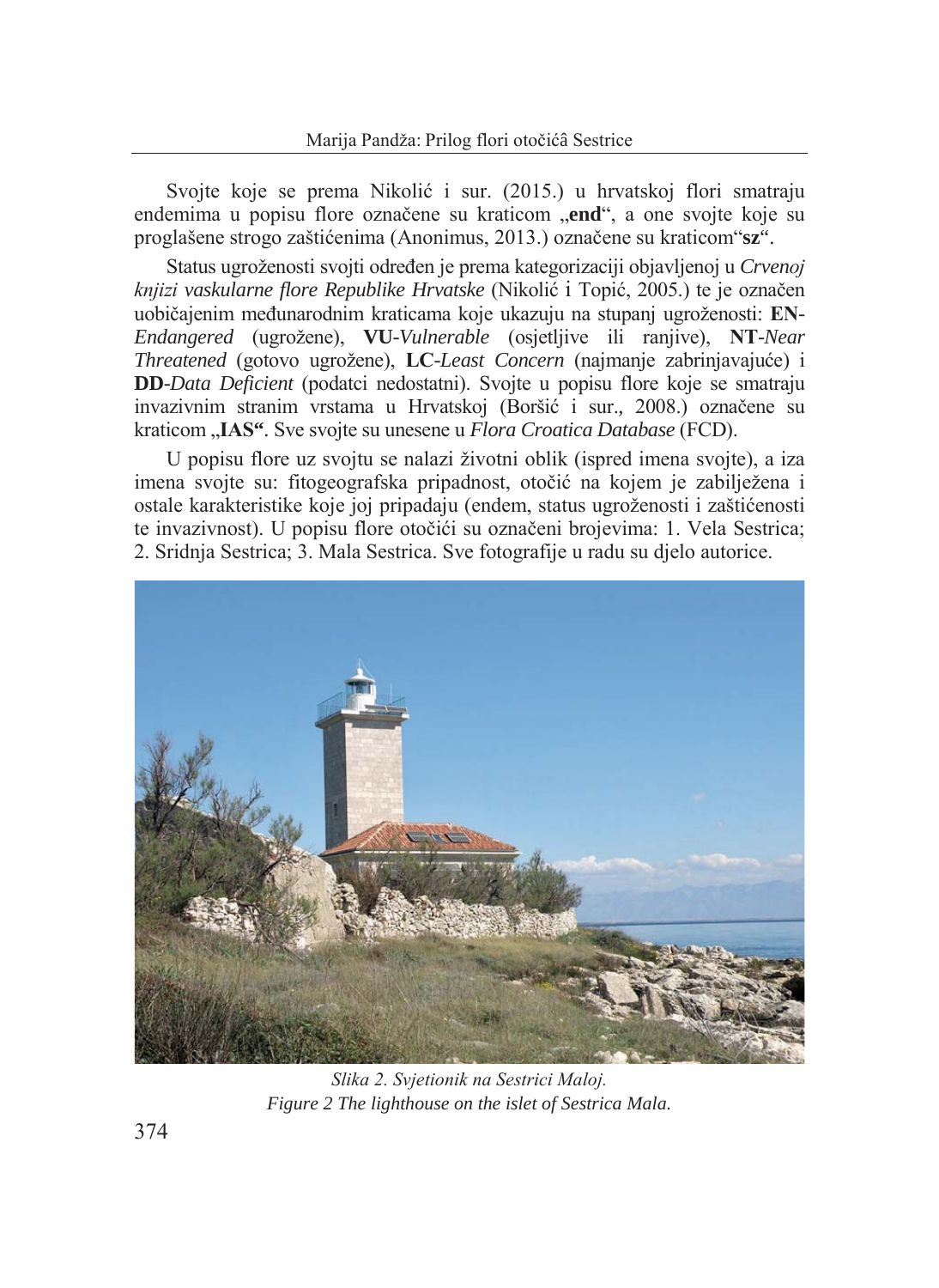### REZULTATI I RASPRAVA

U radu se po prvi put iznosi popis vaskularne flore otočića Sestrice. Za sva tri otočića zabilježeno je ukupno 119 svojti. Izvršena je taksonomska analiza, analiza životnih oblika, biljnogeografska analiza te analiza endemičnih, ugroženih, strogo zaštićenih i invazivnih svojti. Rezultati su predočeni u  $tabilcama$  od 1 do 4 i slikom 3

Popis flore

## SPERMATOPHYTA - GYMNOSPERMAE

### **PINOPSIDA**

#### **Cupressaceae**

P Cupressus sempervirens L.; KUAD; 3

P Juniperus phoenicea L.; CM; 1, 2, 3

#### **Pinaceae**

P Pinus halepensis Mill.;  $CM$ ; 3

## SPERMATOPHYTA - ANGIOSPERMAE **MAGNOLIOPSIDA**

### **Amaranthaceae**

T Amaranthus deflexus L.;  $\text{\r{S}R}$ ; 1, 2; IAS

### Anacardiaceae

P Pistacia lentiscus L.;  $CM$ ; 1, 2, 3

#### Apiaceae

Ch Crithmum maritimum L.; MA; 1, 2, 3

#### Apocynaceae

P Nerium oleander L.; KUAD; 3

### Asclepiadaceae

H Vincetoxicum hirundinaria Medik. ssp. adriaticum (Beck)Markgr.; ILJAE;

 $1, 2$ : end: LC: sz

#### Asteraceae

- $H$  Bellis perennis L.; CE; 3
- H Carduus micropterus (Borbás) Teyber ssp. micropterus; ILJAE; 1; end; sz
- H Carlina corymbosa L.; CM; 1
- H Centaurea solstitialis L.; JEUP; 1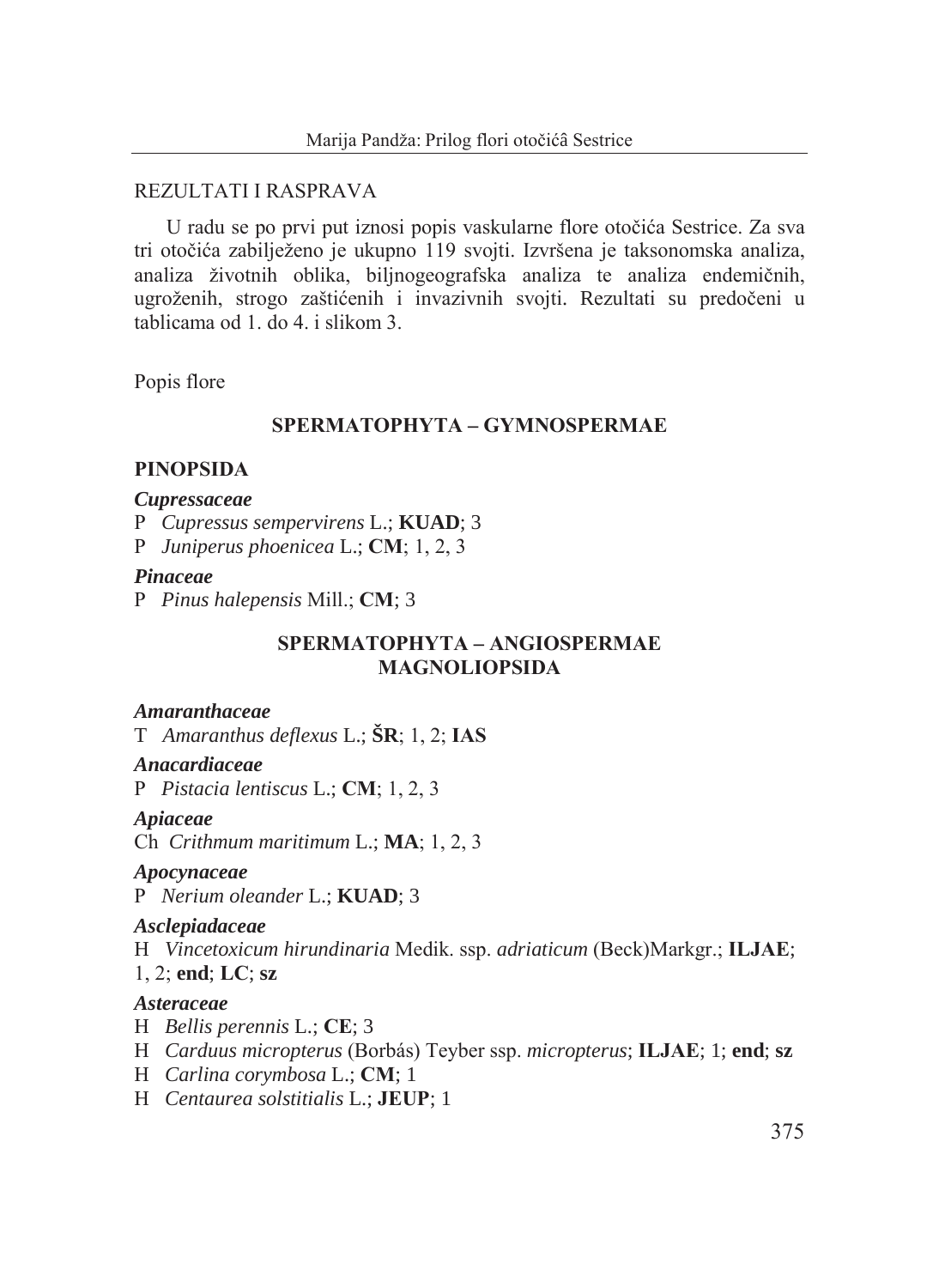H Dittrichia viscosa (L.) Greuter; CM; 1, 3

- Ch Helichrysum italicum (Roth) G. Don; CM; 1, 2, 3
- Ch Inula crithmoides L.; MA; 1, 3
- T Pallenis spinosa (L.) Cass.; CM; 1

### **Boraginaceae**

 $H$  Echium italicum L.; CM; 1

### **Brassicaceae**

- T Cakile maritima Scop.;  $\text{SR}$ ; 1, 2
- H Lepidium graminifolium L. ssp. suffruticosum (L.) P. Monts.; JEUP; 1

#### **Caprifoliaceae**

P Lonicera implexa Aiton; CM; 3

## **Carvophyllaceae**

- T Sagina maritima Don; MA; 3
- H Silene vulgaris (Moench) Garcke ssp. angustifolia Hayek; JEUM; 3
- T Spergularia salina J. Presl et C. Presl;  $\text{S}R$ ; 3
- T Stellaria pallida (Dumort.) Piré; EAF; 1

### **Chenopodiaceae**

Ch Arthrocnemum macrostachyum (Moric.) K. Koch; JEUM; 1, 2, 3

- T Atriplex prostrata DC.;  $\text{\r{S}R}$ ; 1, 2, 3
- H Beta vulgaris L. ssp. maritima (L.) Arcang.; MA; 1, 3
- T Chenopodium album L.;  $\text{SR}; 1, 2$
- T Ch. murale L.;  $\text{SR}; 1, 2$
- T *Ch. strictum* Roth;  $\tilde{S}R$ ; 1, 2; **DD**
- T Ch. vulvaria L.; JEUM; 2; DD
- T Salsola kali L.;  $\text{SR}; 1, 2; \text{VU};$  sz
- T Suaeda maritima (L.) Dumort.;  $\text{SR}$ ; 1, 2; VU; sz

### **Cichoriaceae**

- G Aetheorhiza bulbosa (L.) Cass.; CM; 1, 3
- H Cichorium intybus L.;  $\text{SR}$ ; 3
- H Cirsium vulgare (Savi) Ten.; EAF; 1
- H Reichardia picroides (L.) Roth; CM; 3
- H Scolymus hispanicus L.; CM; 1, 2, 3
- T Sonchus asper (L.) Hill ssp. glaucescens (Jord.) Ball; CM; 1, 2, 3
- T Urospermum picroides (L.) F. W. Schmidt; CM; 3

### Convolvulaceae

Ch Sedum acre L.;  $\text{SR}; 1, 2, 3$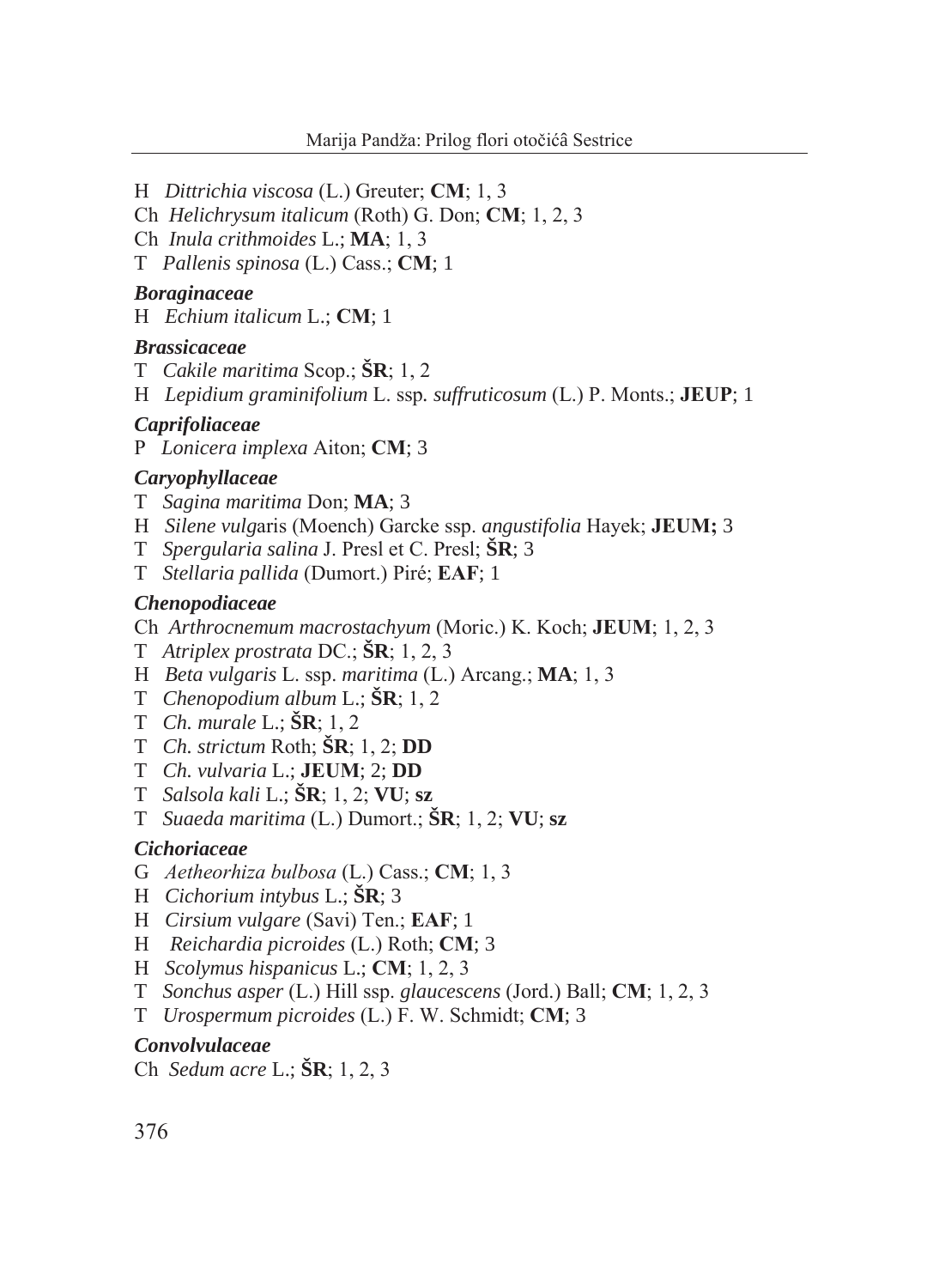#### **Ericaceae**

P Erica arborea L.; CM; 2

#### **Euphorbiaceae**

T Euphorbia falcata L.: **JEUM**: 1, 2

Ch E. fragifera Jan: ILJAE: 3

 $T$  Mercurialis annua L.:  $\text{SR}: 2$ 

## **Fabaceae**

- H Anthyllis vulneraria L. ssp. praepropera (A. Kern.) Bornm.; EUM; 3
- P Coronilla emerus L. ssp. emeroides Boiss. et Spruner; IM; 3
- Ch Lotus cytisoides L.; CM; 3
- $T$  *Medicago rigidula* (L.) All.; **MP**; 3
- T Scorpiurus muricatus L.; CM; 3
- T *Trifolium campestre* Schreb.; **SR**; 1

#### **Fumariaceae**

T Fumaria officinalis L.;  $\text{\r{S}R}$ ; 1

## **Gentianaceae**

- T Blackstonia perfoliata (L.) Huds.; MA; 3
- T Centaurium erythraea Rafn;  $\text{SR}; 1$

#### Geraniaceae

- T Erodium malacoides (L.) L'Hér.; CM; 3
- T Geranium purpureum Vill.; **JEUM**; 1

## Lamiaceae

- T Ajuga chamaepitys (L.) Schreb.; CM; 1, 2
- H Calamintha glandulosa (Req.) Benth.; JEUM; 1
- H Marrubium vulgare L.;  $\dot{S}R$ ; 1
- Ch Prasium majus L.; CM; 3
- Ch Teucrium chamaedrys L.; JEUP; 1, 2, 3
- Ch *T. polium* L. ssp. *capitatum* (L.) Arcang.; **MP**; 1, 2, 3
- Ch Thymus longicaulis C. Presl; ILAP; 3

### **Malvaceae**

- H Lavatera arborea L.; EUM; 3
- H *Malva sylvestris* L.;  $\text{\r{S}R}$ ; 1, 3

#### **Moraceae**

- P Ficus carica L.; CM; 1, 2
- P Morus alba L.; KUAD; 2
- P  $M. nigra L.; KUAD; 1$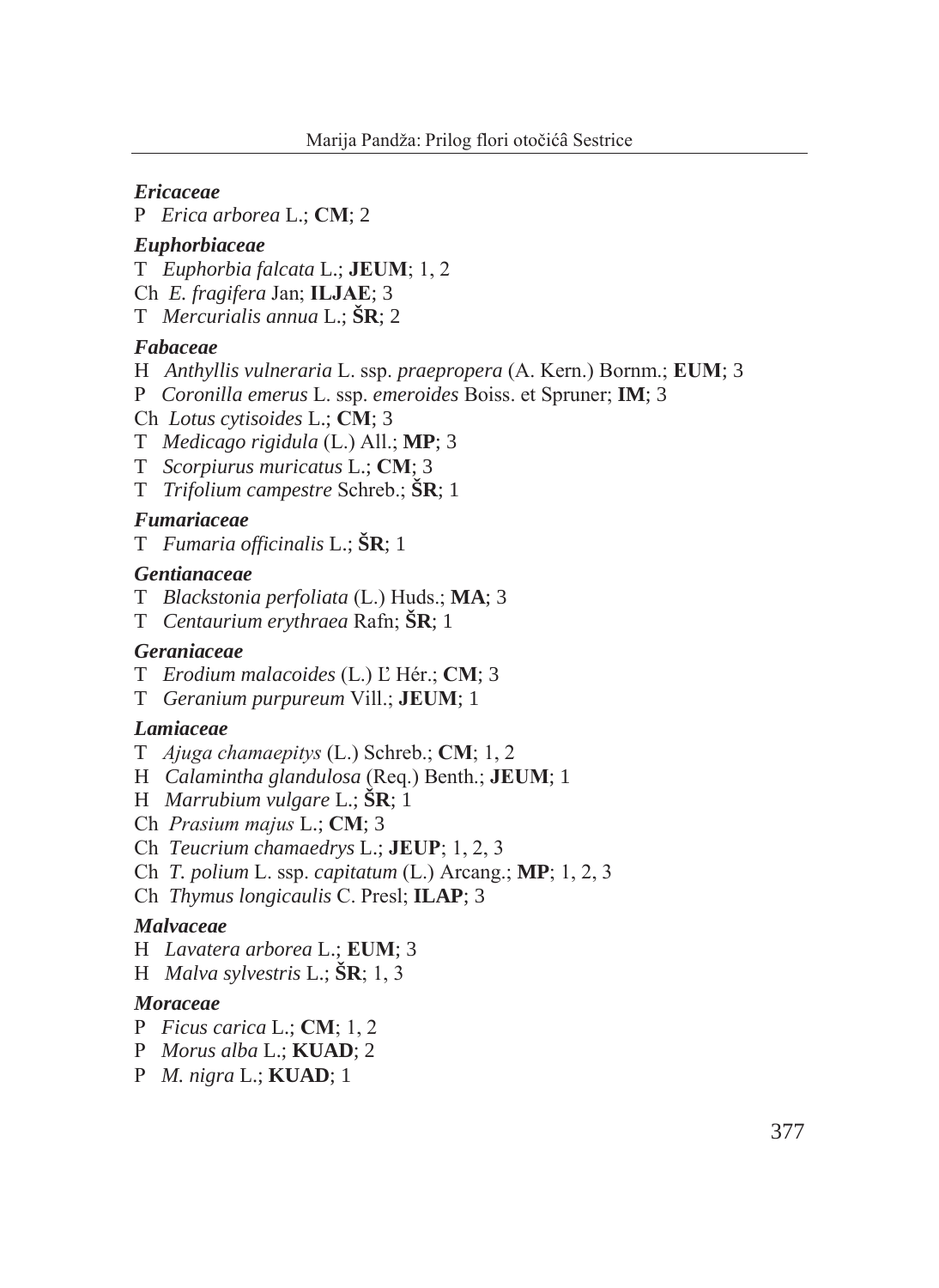### **Myrtaceae**

P Myrtus communis L.; CM; 1, 2, 3

#### *Oleaceae*

- P Olea europaea L.: KUAD: 2
- P O. europaea L. var. sylvestris Brot.; CM; 3

## Papaveraceae

H Glaucium flavum Crantz; MA; 1, 2, EN; sz

### Plumbaginaceae

- H Limonium cancellatum (Bernh. ex Bertol.) Kuntze; ILAP; 3; end; sz
- H L. virgatum (Willd.) Fourr.;  $CM$ ; 1, 2;  $DD$

### Polygonaceae

H Rumex pulcher L.; JEUP;  $1, 2$ 

# Portulacaceae

 $T$  Portulaca oleracea L.:  $\text{\r{S}R:1}$ 

## **Primulaceae**

- T Anagallis arvensis L.;  $\text{\r{S}R}$ ; 1, 2
- G Cyclamen repandum Sibth. et Sm.; EUM; 3; NT

#### Ranunculaceae

P Clematis flammula L.; CM; 1

## Rhamnaceae

P Rhamnus alaternus L.; CM;  $1, 2, 3$ 

## **Rosaceae**

P Rubus ulmifolius Schott; MA; 1, 2, 3

## **Rubiaceae**

- T Crucianella latifolia L.; CM; 1
- H Galium corrudifolium Vill.; JEUM; 3
- $T$  G. murale (L.) All.; CM; 1
- P Rubia peregrina L.; CM; 3
- T Sherardia arvensis L.;  $\tilde{S}R$ ; 1
- T Valantia muralis L.; CM; 1

## **Rutaceae**

Ch Ruta chalepensis L.; JEUM; 3

## **Solanaceae**

- T Datura stramonium L.;  $\text{SR}; 2$
- $T$  Hyoscyamus albus L.; CM; 1, 2
- T Solanum villosum Mill. ssp. alatum (Moench) Dostal; EAF; 1, 2

## 378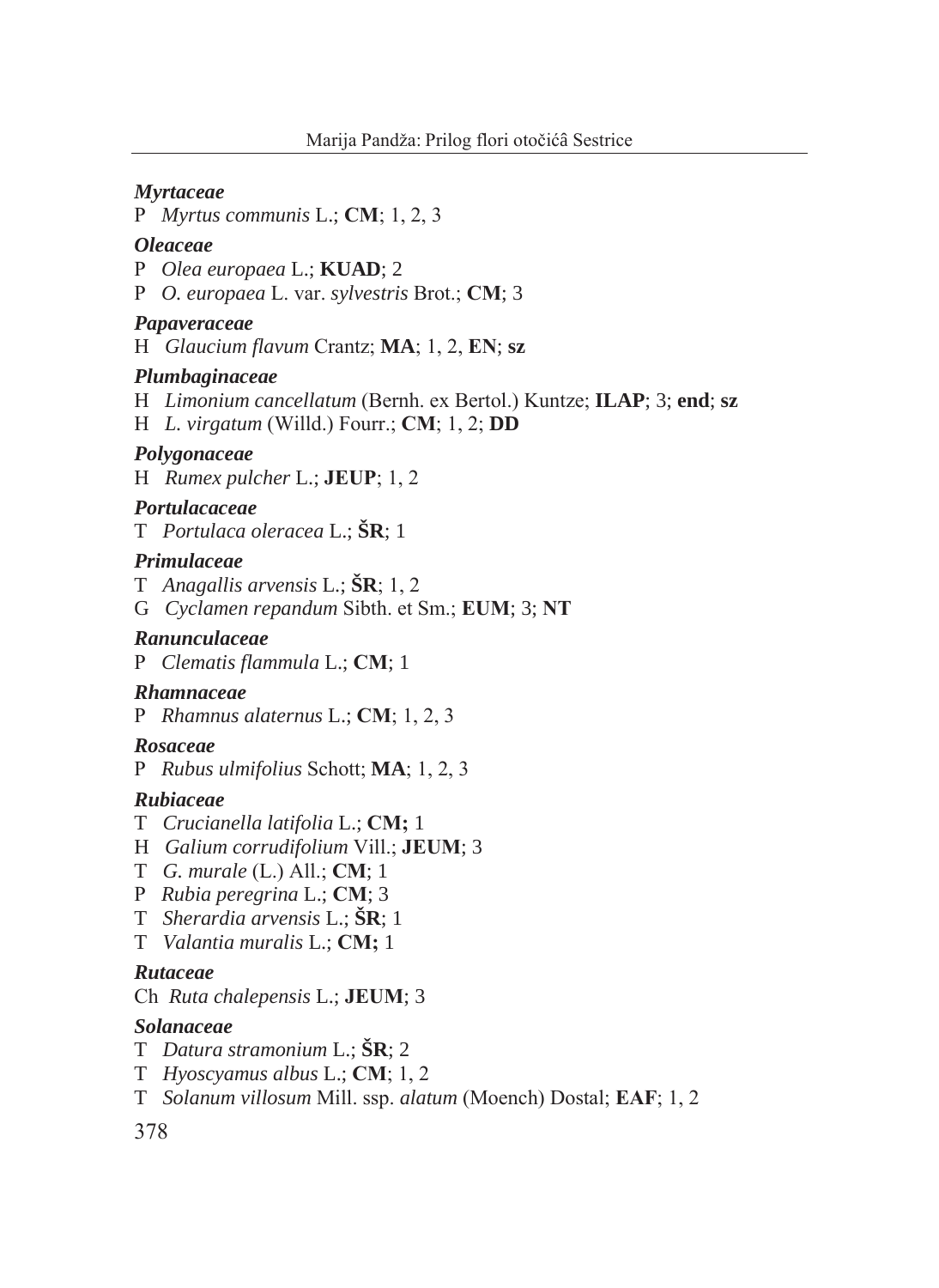#### **Tamaricaceae**

P Tamarix dalmatica B. R. Baum; ZM; 3

#### **Urticaceae**

- H Parietaria judaica L.; JEUM; 1, 3
- $T$  Urtica urens L.:  $\text{\r{S}R:} 1, 2$

### **LILIOPSIDA**

#### **Amaryllidaceae**

- G Allium commutatum Guss.; CM; 1, 2, 3
- G Narcissus tazetta L.: CM: 2: NT

### **Asparagaceae**

- G Asparagus acutifolius L.; CM; 1, 2, 3
- G Muscari comosum (L.) Mill.; JEUM; 1

#### *Cyperaceae*

- H *Carex divulsa* Stokes ssp. *leersii* (Kneuck.) W. Koch; **SR**; 3
- G C. flacca Schreb. ssp. serrulata (Spreng.) Greuter; CM; 3

### **Dioscoreaceae**

G Tamus communis L.; **JEUM**; 1, 2, 3

# Poaceae

- T Avena barbata Link: **JEUP**: 3
- H *Bromus erectus* Huds.; **JEUM**; 3
- T B. hordeaceus L. ssp. molliformis (Billot) Maire et Weiller; **JEUM**; 1, 3
- T B. madritensis L.; MA; 1
- G Cynodon dactylon (L.) Pers.;  $\text{SR}$ ; 1, 3
- H Dactylis glomerata L. ssp. hispanica (Roth) Nyman; CM; 3
- T Desmazeria pauciflora Merino: CM: 1, 3
- G Elymus pycnanthus (Godr.) Melderis; CM; 1, 3; NT
- H Helictotrichon convolutum (C. Presl) Henrard; ZM; 3
- T Hordeum murinum L. ssp. leporinum (Link) Arcang.; CM; 1, 3
- T Lophochloa cristata (L.) Hyl.; MA; 1
- H Piptatherum miliaceum (L.) Coss.;  $CM$ ; 3
- $T$  *Poa annua* L.;  $\text{S}R$ ; 1; LC
- T Parapholis incurva (L.) C. E. Hubb.; MA; 1, 3; VU; sz

## **Smilacaceae**

P Smilax aspera L.;  $CM$ ; 2, 3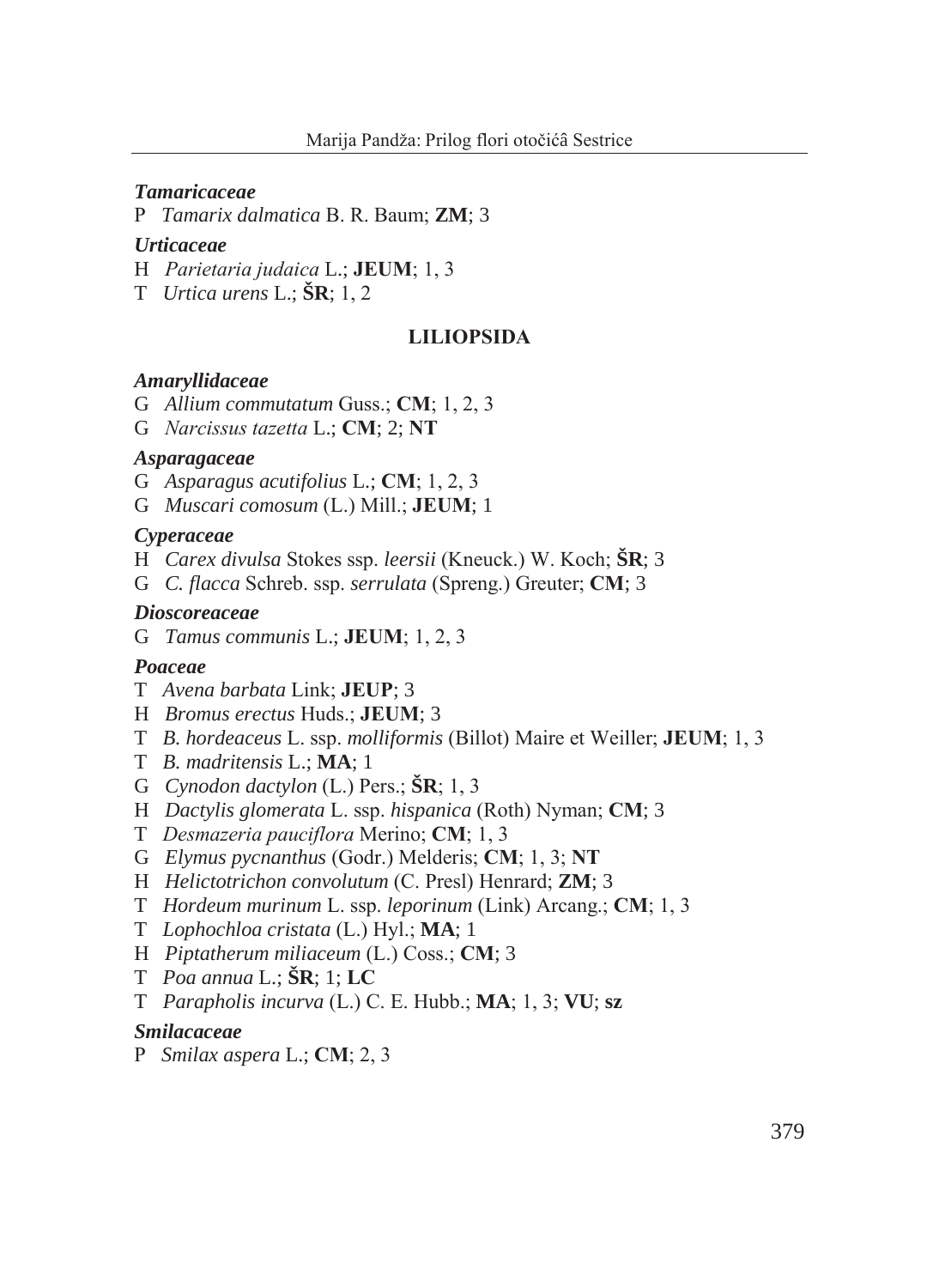### **Xanthorrhoeaceae**

G Asphodelus aestivus Brot.; CM; 1, 2, 3

#### **Zosteraceae**

Hy Posidonia oceanica (L.) Delile; CM; 1; DD; sz

## **ANALIZA FLORE**

Za sva tri otočića Sestrice zabilježeno je ukupno 119 svojti vaskularne flore (103 vrste, 15 podvrsta i varijetet iz 48 porodica). Od 119 svojti tri svojte su golosjemenjače, a ostale svojte (116) su iz skupine kritosjemenjača dvosupnice  $(77.31\%)$  i jednosupnice  $(20.17\%)$  (tablica 1). Od ukupnog broja svojti 17 (14,29% od ukupne flore) ih je zabilježeno na sva tri otočića. Svojte zabilježene na svim otočićima su halofitske vrste (Allium commutatum, Atripex prostrata, Arthrocnemum macrostachyum, Crithmum maritimum) i vrste iz šumske vegetacije (Asparagus acutifolius, Juniperus phoenicea, Myrtus communis, Pistacia lentiscus, Rhamnus alaternus, Tamus communis). Najveći broj svojti zabilježen je na Veloj Sestrici (75), zatim na Maloj Sestrici (68) i najmanji broj na Sridnjoj Sestrici (44). Prvi puta se navodi popis svojti na otočićima Sestrice.

| <b>TAKSONI</b>        | Gymno-         | Angiospermae  | Ukupno          |        |  |
|-----------------------|----------------|---------------|-----------------|--------|--|
| <b>TAXA</b>           | spermae        | Dicotyledones | Monocotyledones | Total  |  |
| Porodice - Families   | $\overline{2}$ | 38            | 8               | 48     |  |
| Rodovi - Genus        | 3              | 83            | 21              | 107    |  |
| Vrste - Species       | 3              | 81            | 19              | 103    |  |
| Podvrste - Subspecies |                | 10            | 5               | 15     |  |
| Varijetet - Variety   |                |               |                 |        |  |
| Ukupno - Total        | 3              | 92            | 24              | 119    |  |
| $\frac{0}{0}$         | 2,52           | 77,31         | 20,17           | 100,00 |  |

#### Tablica 1. Taksonomska analiza flore otočića Sestrice.

Table 1 Taxonomic analysis of the flora of the Sestrice islets.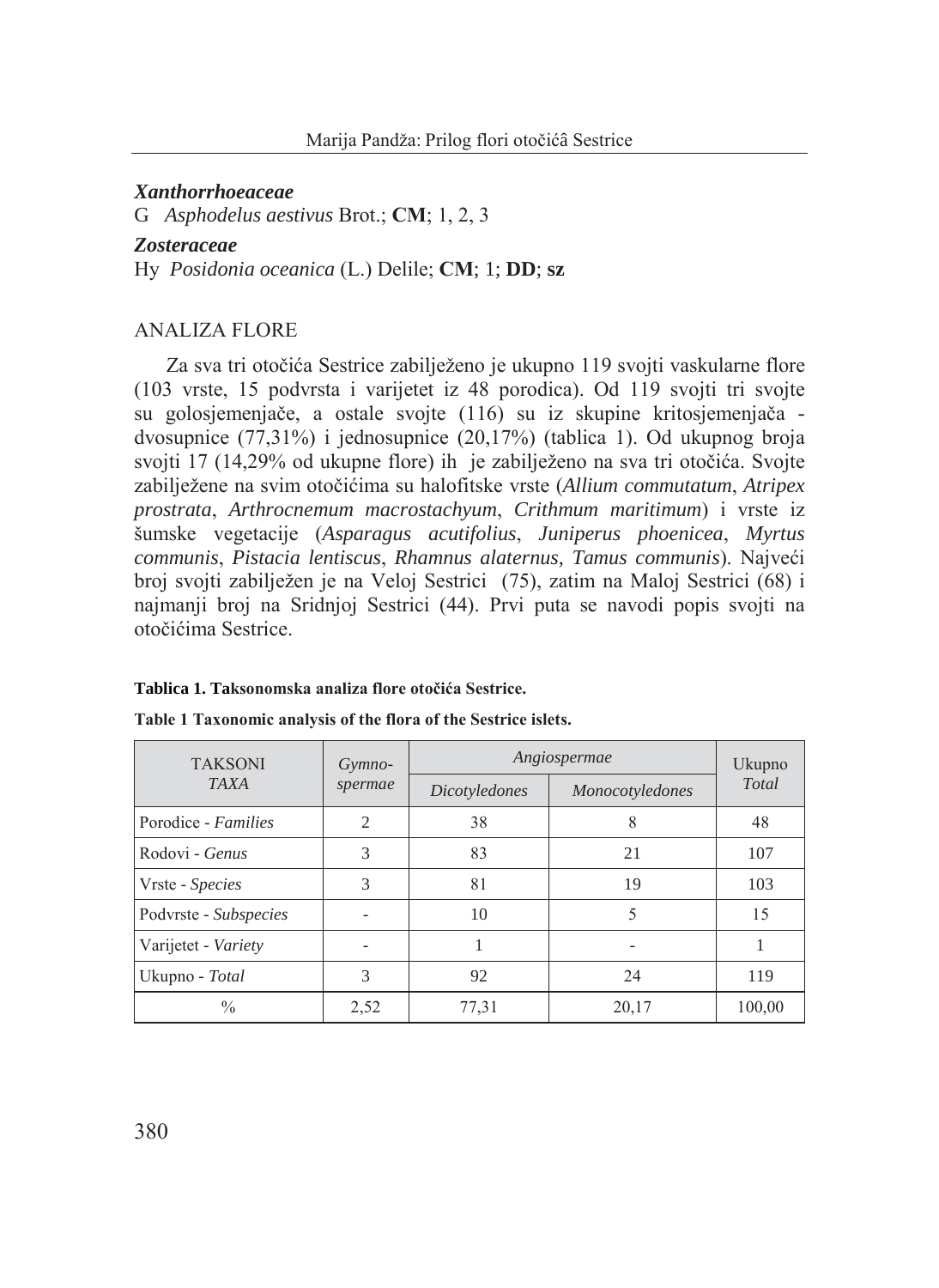U sastavu flore brojem vrsta najzastupljenije su porodice Poaceae (14 svojti, 11,76% od ukupne flore), *Chenopodiaceae*  $(9, 7, 56%)$  i *Asteraceae*  $(8, 7, 56%)$ 6,72%). Zajednički udio ove tri porodice u ukupnoj flori je 26,04%. Velika zastupljenost vrsta iz porodica *Poaceae* i Asteraceae je i na drugim otocima i otočićima s mediteranskom klimom (otoci Ist i Škarda s pripadajućim otočićima – Milović i Pandža, 2010., vrgadski otočići – Pandža i sur., 2011., pakoštanski otočići – Pandža i Milović, 2015., otok Olib – Milović i sur., 2016., otok Vir – Milović i Pandža, 2016.). Veći udio vrsta iz porodice Chenopodiaceae u sastavu flore ovih otočića je očekivan jer se radi o nitrofilnim staništima (otočići Sestrica Vela i Sridnja gnjezdilišta su galebova).

U flori otočića Sestrice najzastupljeniji životni oblik su terofiti sa 44 svojte ili 36,97% od ukupne flore, a zatim slijede hemikriptofiti  $(25,21\%)$  i fanerofiti (16,81%) (sl. 3). Udio terofita i hemikriptofita u flori ovih otočića ukazuje na fitogeografski položaj i klimatske prilike. Udio životnih oblika od otočića do otočića se razlikuje (vidi tablicu 2) što je rezultat različitog antropogenog utiecaja i nitrofilnih staništa na floru.

| Otočići<br><i>Islets</i> | Thero-<br>phyta<br>T)              | Chamae-<br>phyta (Ch)              | Hemicrypto-<br>phyta $(H)$      | Geophyta<br>(G)                    | Phanero-<br>phyta $(P)$            | Hydrophy-<br>ta(Hy)                | Ukupno<br>Total |
|--------------------------|------------------------------------|------------------------------------|---------------------------------|------------------------------------|------------------------------------|------------------------------------|-----------------|
|                          | Broj svojti<br>No. of taxa<br>$\%$ | Broj svojti<br>No. of taxa<br>$\%$ | Broj svojti<br>No. of taxa<br>% | Broj svojti<br>No. of taxa<br>$\%$ | Broj svojti<br>No. of taxa<br>$\%$ | Broj svojti<br>No. of taxa<br>$\%$ |                 |
| Sestrica<br>Vela         | 44,00                              | 9.33                               | 22,67                           | 12,00                              | 10,67                              | 1,33                               | 75(100)         |
| Setrica<br>Sridnja       | 40,91                              | 13,63                              | 11,36                           | 11,36                              | 22,73                              | $\theta$                           | 44(100)         |
| Sestrica<br>Mala         | 20,59                              | 17,65                              | 26,47                           | 14,70                              | 20,59                              | $\theta$                           | 68 (100)        |

Tablica 2. Životni oblici u florama istraživanih otočića.

|  |  |  | Table 2 Life forms in the floras of investigated islets. |  |
|--|--|--|----------------------------------------------------------|--|
|--|--|--|----------------------------------------------------------|--|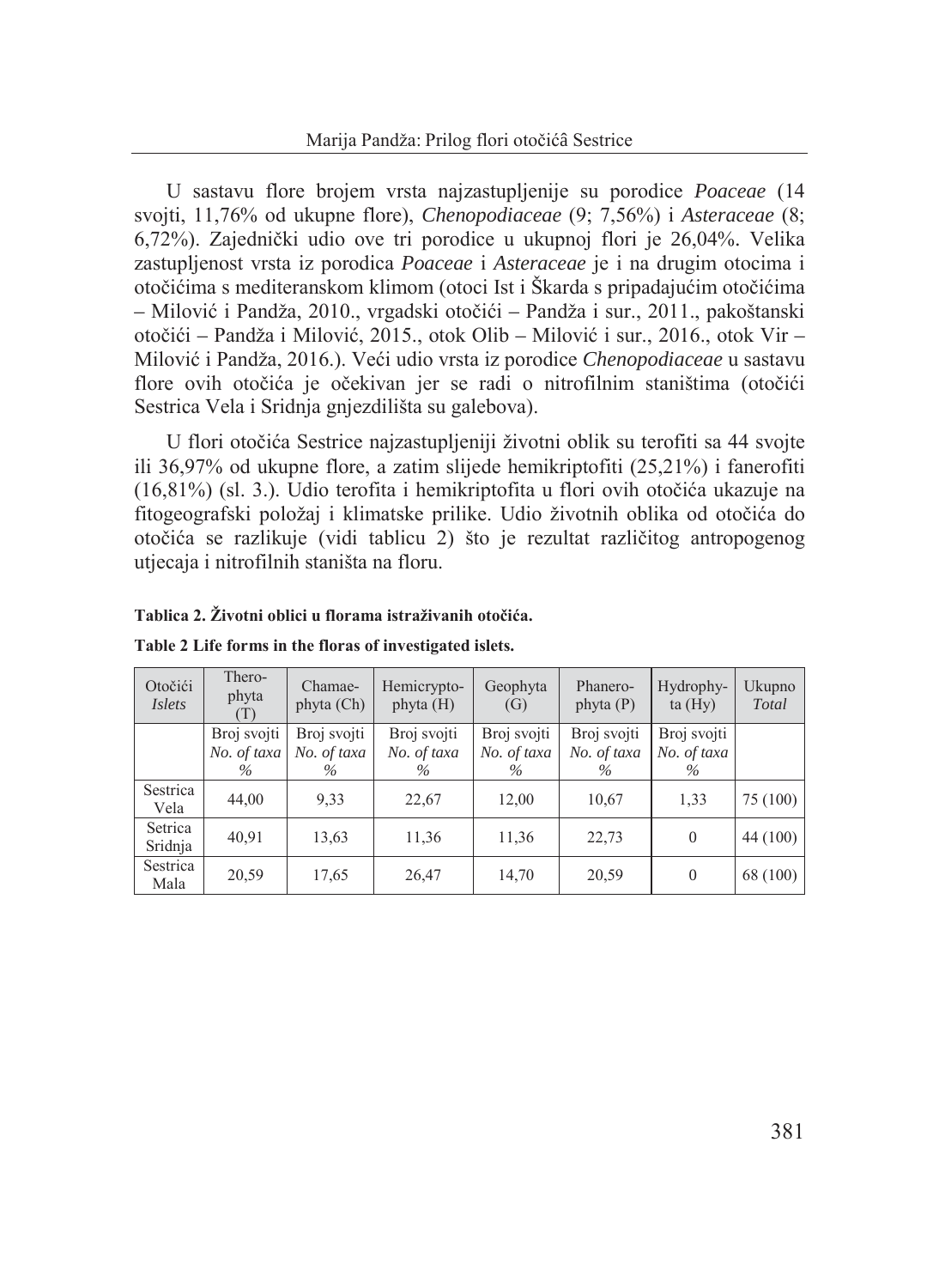

Slika 3. Spektar životnih oblika u ukupnoj flori otočića Sestrice. Figure 3 Spectrum of life forms in the total flora of the Sestrice islets.

U fitogeografskoj analizi najveća je zastupljenost biljaka mediteranskoga flornoga elementa (66 svojti, 55,46% od ukupne flore), a zatim slijede biljke široke rasprostranjenosti (21,85%) i biljke južnoeuropskoga flornoga elementa (15,13%) (tablica 3.). Biljke mediteranskoga i južnoeuropskoga flornoga elementa čine 70,59% ukupne flore što ukazuje na geografski položaj i mediteransku klimu ovih otočića. Veliki udio biljaka široke rasprostranjenosti je očekivan jer su na otočićima Sestrica Vela i Sridnja nitrofilna staništa s velikim brojem biljaka široke rasprostranjenosti. Kultivirane i adventivne biljke (5 svojti) su na otočiće dospjele galebovima. Među biljkama mediteranskoga flornoga elementa osobito su važne ilirsko-jadranske biljke (5 svojti), a unutar te skupine ilirsko-jadranske endemične biljke (3 svojte, 2,52% od ukupne flore): Carduus micropterus ssp. micropterus, Limonium cancellatum i Vincetoxicum hirundinaria ssp. adriaticum.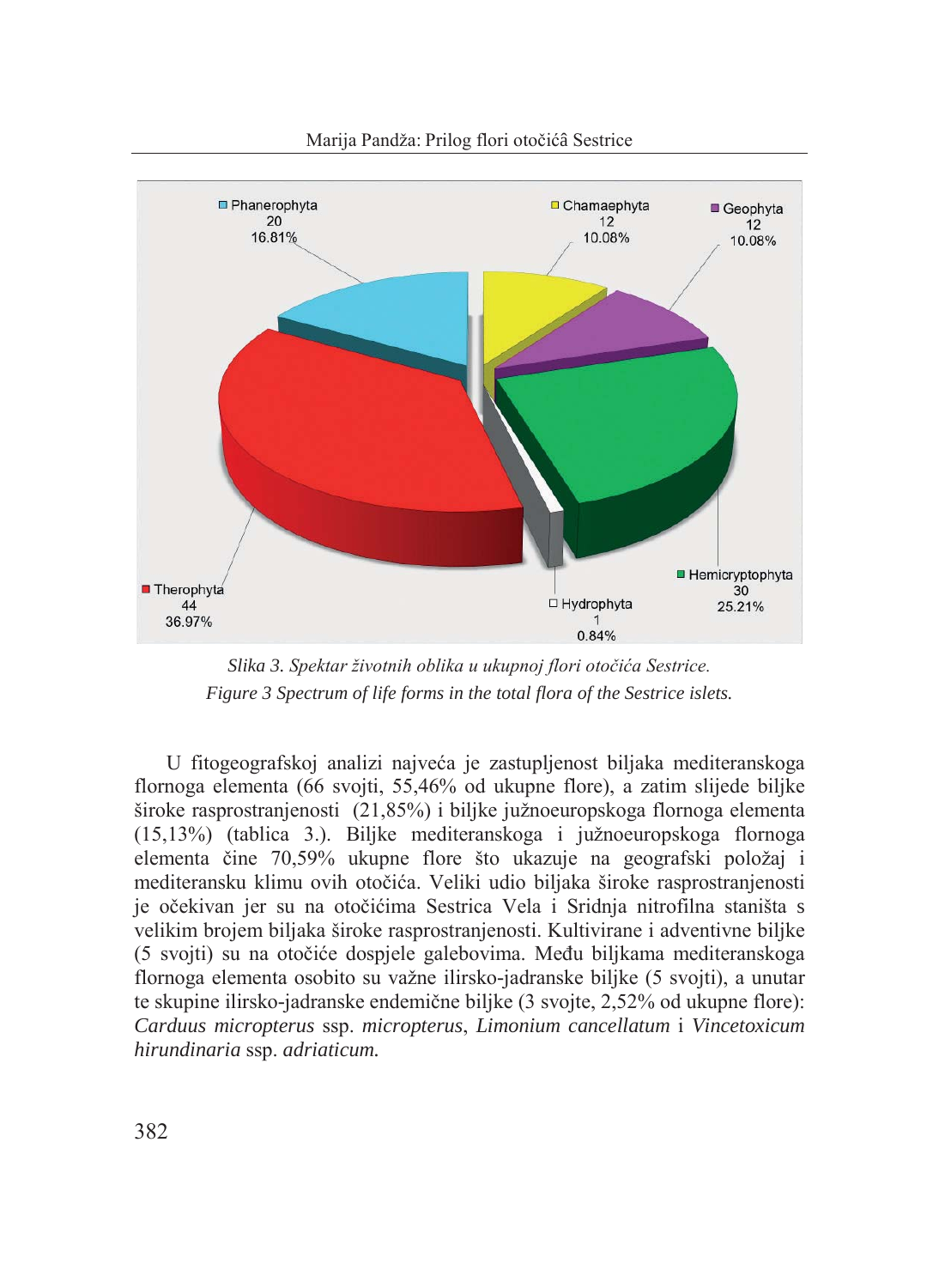# Tablica 3. Fitogeografska analiza flornih elemenata u ukupnoj flori otočića Sestrice.

|    | <b>FLORNI ELEMENT</b><br>FLORAL ELEMENT                                               | Broj svojti<br>No. of taxa | $\frac{0}{0}$ |
|----|---------------------------------------------------------------------------------------|----------------------------|---------------|
| 1. | MEDITERANSKI FLORNI ELEMENT<br><b>MEDITERRANEAN</b>                                   | 66                         | 55,46         |
|    | 1.1. Općemediteranske biljke<br>Circum-Mediterranean plants (CM)                      | 43                         | 36,14         |
|    | 1.2. Zapadnomediteranske biljke<br>West-Mediterranean plants (ZM)                     | $\mathfrak{2}$             | 1,68          |
|    | 1.3. Istočnomediteranske biljke<br>East-Mediterranean plants (IM)                     | $\mathbf{1}$               | 0,84          |
|    | 1.4. Ilirsko-Jadranske<br>Illyrian-Adriatic plants                                    | 5                          | 4,20          |
|    | 1.4.1. Ilirsko-jadranske endemične biljke<br>Illyrian-Adriatic endemic plants (ILJAE) | $\mathfrak{Z}$             | 2,52          |
|    | 1.4.2. Ilirsko-apeninske biljke<br>Illyrian-Apennine plants (ILAP)                    | $\overline{2}$             | 1,68          |
|    | 1.5. Mediteransko-atlantske biljke<br>Mediterranean-Atlantic plants (MA)              | 10                         | 8,40          |
|    | 1.6. Europsko-mediteranske biljke<br>European Mediterranean plants (EUM)              | 3                          | 2,52          |
|    | 1.7. Mediteransko-pontske biljke<br>Mediterranean-Pontic plants (MP)                  | $\overline{2}$             | 1,68          |
| 2. | JUŽNOEUROPSKI FLORNI ELEMENT<br>SOUTH EUROPEAN FLORAL ELEMENT                         | 18                         | 15,13         |
|    | 2.1. Južnoeuropsko-mediteranske biljke<br>South European-Mediterranean plants (JEUM)  | 13                         | 10,93         |
|    | 2.2. Južnoeuropsko-pontske biljke<br>South European-Pontic plants (JEUP)              | 5                          | 4,20          |
| 3. | SREDNJOEUROPSKI FLORNI EEMENT<br>CENTRAL EUROPEAN FLORAL ELEMENT (CE)                 | 1                          | 0,84          |
| 4. | EURAZIJSKI FLORNI ELEMENT<br>EURASIAN FLORAL ELEMENT (EAF)                            | 3                          | 2,52          |
| 5. | BILJKE ŠIROKE RASPROSTRANJENOSTI<br>WIDESPREAD PLANTS (SR)                            | 26                         | 21,85         |
| 6. | KULTIVIRANE I ADVENTIVNE BILJKE<br>CULTIVATED & ADVENTIOUS PLANTS (KUAD)              | 5                          | 4,20          |
|    | Ukupno - Total                                                                        | 119                        | 100,00        |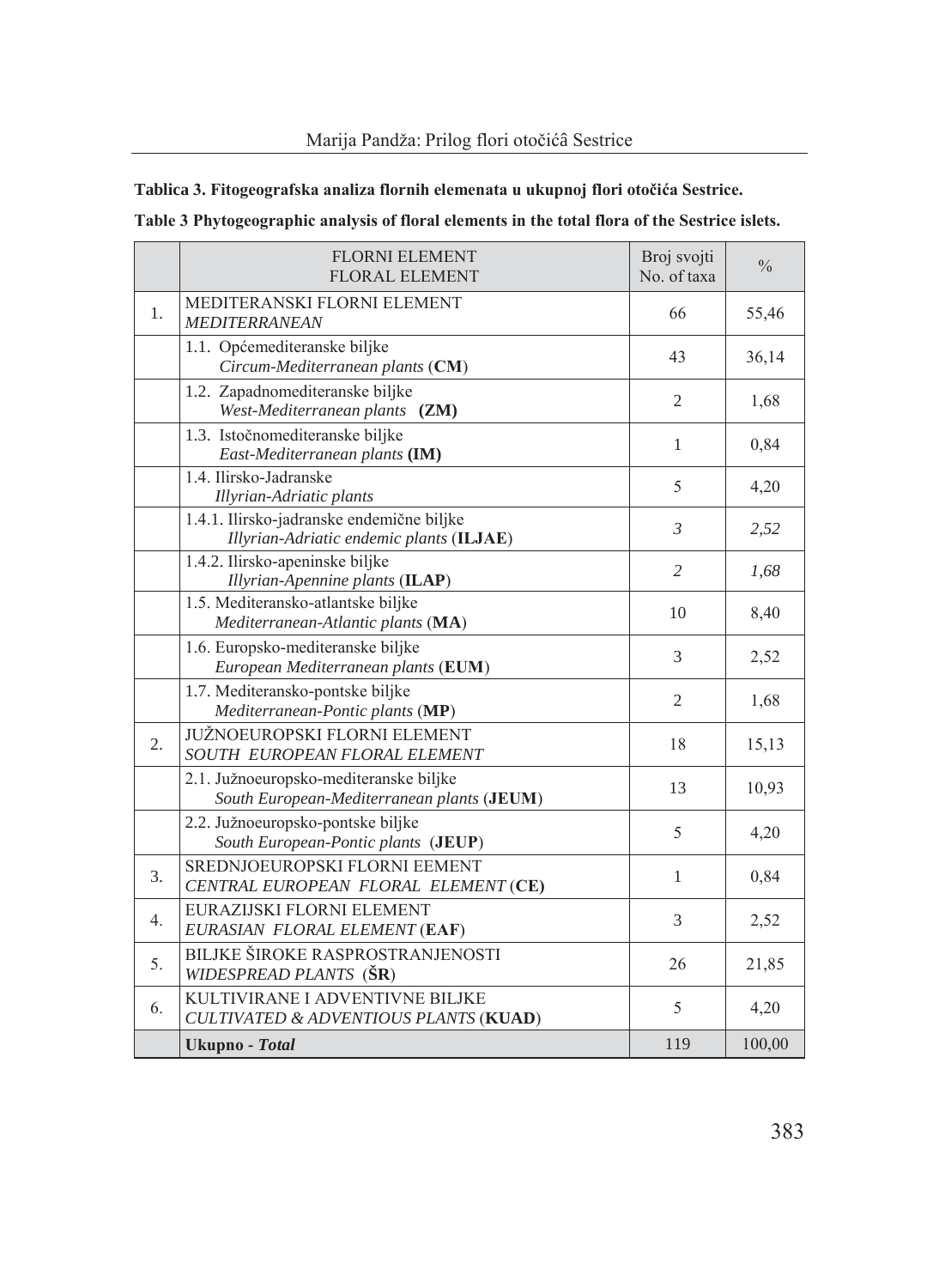U flori otočića Sestrice zabilježeno je 13 svojti (10,92% od ukupne flore) koje su prema Nikolić i Topić (2005.) svrstane u jednu od kategorija ugroženosti (tablica 4.). Žuta makovica (Glaucium flavum) je ugrožena i strogo zaštićen svojta. Raste u halofitskoj zoni na Sestrici Veloj i Sridnjoj (sl. 4.). U flori Sestrica zabiliežene su tri osietlijve ili ranijve svojte (VU): *Parapholis* incurva, Salsola kali i Suaeda maritima (sve tri su halofitske vrste). Zabilježeno je još 9 svojti koje nisu neposredno ugrožene od izumiranja, ali su radi predostrožnosti svrstane u određene kategorije (vidi tablicu 4).

S popisa strogo zaštićenih svojti u flori otočića Sestrice je osam svojti. Zakonom su strogo zaštićene endemične svojte kao i sve svojte koje su kategorizirane kao ugrožene. Većina ugroženih svojti dolazi na suhim kamenjarskim travnjacima i na staništima uz morsku obalu. Suhi kamenjarski travnjaci na sve tri Sestrice su nestali u sukcesijskim procesima, a staništa uz morsku obalu su gnjezdilišta galebova na Sestricama Veloj i Sridnjoj dok je na Sestrici Maloj svjetionik i u ljetnim mjesecima kupalište za turiste s okolnih otoka. Zadnjih godina opasnost po samoniklu floru je širenje stranih invazivnih vrsta. U flori ovih otočića od invazivnih svojti zabilježen je samo šćir (Amaranthus deflexus) na Sestricama Veloj i Sridnjoj na nitrofilnom staništu.



Slika 4. (Figure 4) Glaucium flavum Crantz.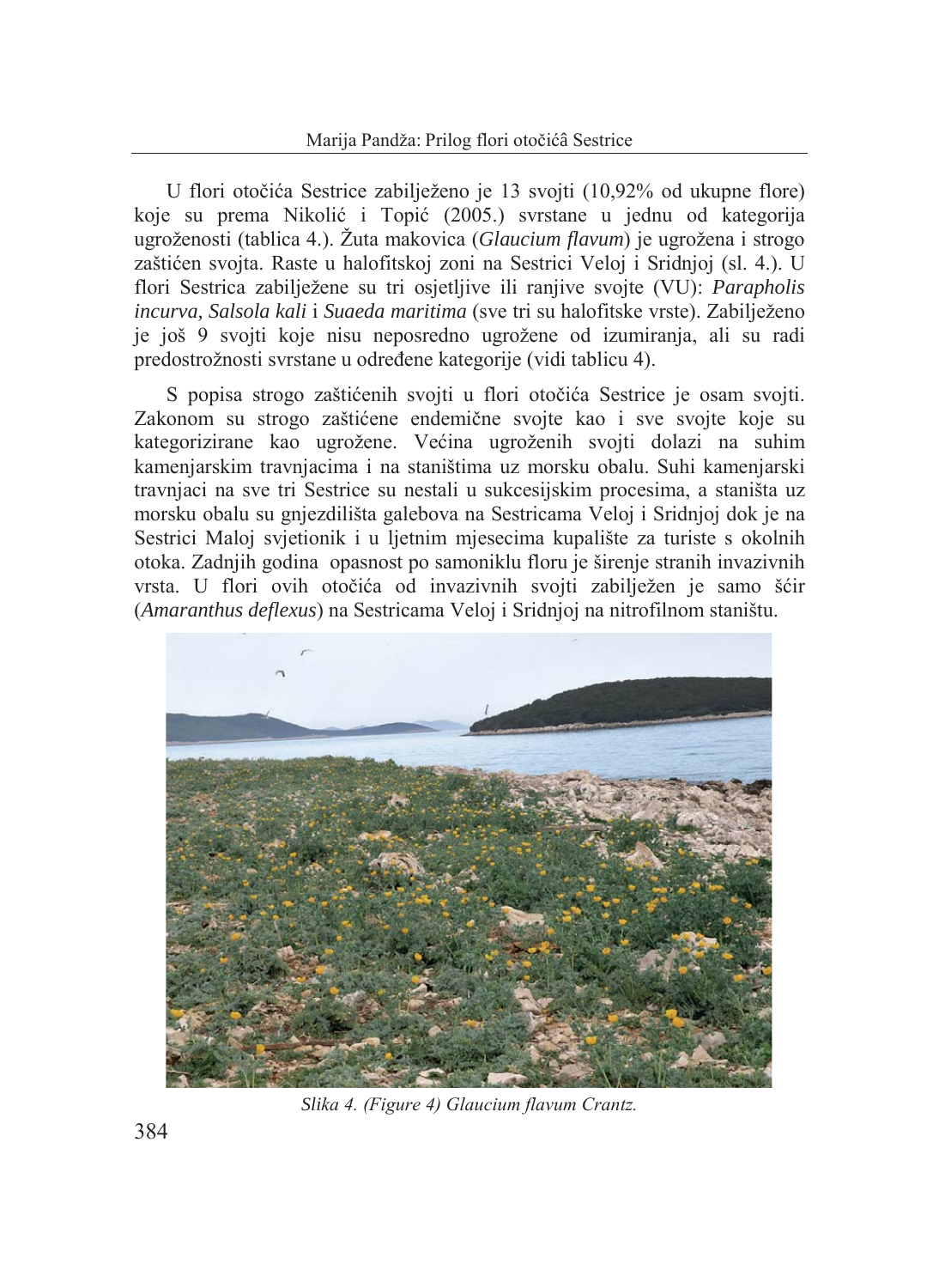#### Tablica 4. Zastupljenost endemičnih, ugroženih i strogo zaštićenih te invazivnih svojti u flori otočića Sestrice

| Table 4 Representation of endemic, endangered, strictly protected and invasive species in |  |  |  |  |
|-------------------------------------------------------------------------------------------|--|--|--|--|
| the flora of the Sestrice islets.                                                         |  |  |  |  |

| Kategorija/Category                              | Broj svojti<br>No. of taxa | % od ukupne flore (119)<br>$%$ of total flora (119) |
|--------------------------------------------------|----------------------------|-----------------------------------------------------|
| Endemi - <i>Endemic</i> (end)                    | 3                          | 2,52                                                |
| Ugrožene - Endangered (EN)                       |                            | 0.84                                                |
| Osjetljive - Vulnerable (VU)                     | 3                          | 2,52                                                |
| $End + CR + EN + VU$                             | 7                          | 5,88                                                |
| Gotovo ugrožene - <i>Near Threatened</i> (NT)    | 3                          | 2,52                                                |
| Podatci nedostatni - Data Deficient (DD)         | $\overline{4}$             | 3,36                                                |
| Najmanje zabrinjavajuće - Least Concern (LC)     | $\overline{c}$             | 1,68                                                |
| $NT + DD + LC$                                   | $\boldsymbol{9}$           | 7,56                                                |
| Strogo zaštićene - Strictly protected (sz)       | 8                          | 6,72                                                |
| Strane invazivne - <i>Invasive species</i> (IAS) |                            | 0.84                                                |

# ZAKLJUČCI

Tijekom 2019. i 2020. godine istražujući šumsku vegetaciju otočića Sestrice načinien je popis vaskularne flore. Ukupno je zabilježeno 119 svojti. Najzastupljeniji životni oblik su terofiti (36,97%), a među flornim elementima najveći udio u ukupnoj flori pripada mediteranskom flornom elementu (55,46%). Udio terofita i biljaka mediteranskoga flornoga elementa u sastavu flore ovih otočića odraz je mediteranske klime i fitogeografskog položaja ovih otočića u jadranskoj provinciji i mediteranskoj vegetacijskoj regiji.

U flori Sestrica zabilježena su tri endema (2,52% od ukupne flore), 13 svojti (10,92%), koje su svrstane u jednu od kategorija ugroženosti. Žuta makovica (Glaucium flavum) je ugrožena svojta (EN) i tri su osjetljive svojte (VU): Parapholis incurva, Salsola kali i Suaeda maritima (vezane su za staništa na morskoj obali).

Biljni pokrov ovih otočića je u značajnoj mjeri promijenjen antropogenim dielovaniem na Sestrici Maloj, dok je na Sestrici Veloj i Sridnjoj do promjena došlo zbog kolonizacije galebova i stvaranja nitrofilnih staništa. Rezultat je značajna zastupljenost biljaka široke rasprostranjenosti (21,85%) te kultiviranih i adventivnih biljaka (4,20%).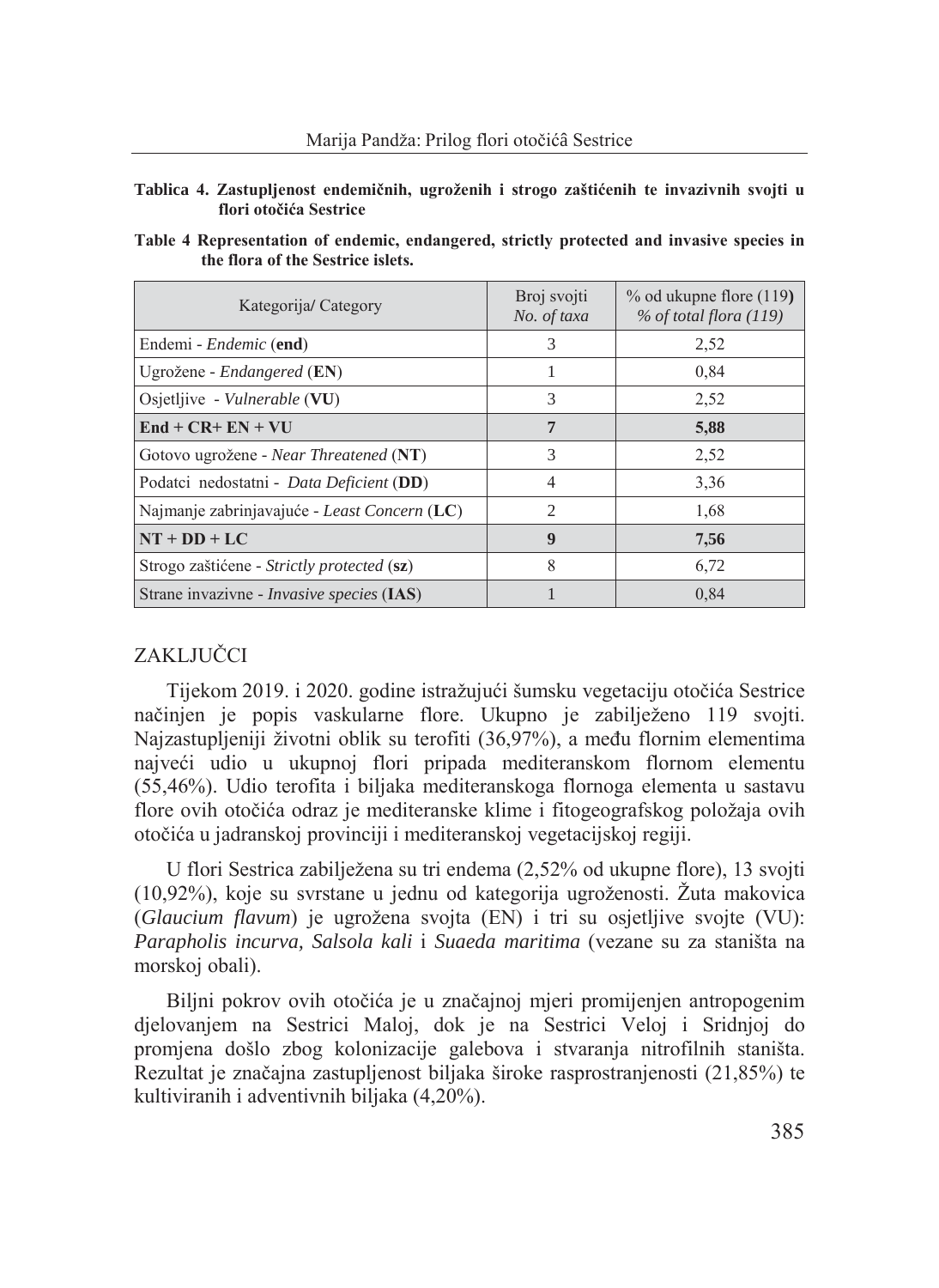#### **LITERATURA**

- 1. Anonimus (2013.): Pravilnik o strogo zaštićenim vrstama, Narodne novine 144/2013. Prilog I.
- 2. Bogdanović, S., Župan, D., Mitić, B. (2013.): Vaskularna flora otoka Silbe, u: Otok Silba: Prirodno i kulturno blago, Monografija, ur. J. Mužinić i J. J. Purger, Sveučilište u Zadru: 81-94.
- 3. Boršić, I., Milović, M., Duimović, I., Bogdanović, S., Cigić, P., Rešetnik, I., Nikolić, T., Mitić, B. (2008.): Preliminary Check-list of invasive alien plant species (IAS) in Croatia. Natura Croatica 17(2): 55-71.
- 4. Domac, R. (1963.): Flora otoka Molata. Acta Botanica Croatica 22: 83–98.
- 5. Domac, R. (1994.): Flora Hrvatske, Priručnik za određivanje bilja. Školska knjiga, Zagreb.
- 6. Duplančić Leder, T., Ujević, T., Čala, M. (2004.): Coastline lengths and areas of islands in the Croatian part of the Adriatic Sea determined from the topographic maps at the scale of 1:25 000. Geoadria  $9(1)$ : 5-32.
- 7. Horvat, I. (1949.): Nauka o biljnim zajednicama. Nakladni zavod Hrvatske, Zagreb.
- 8. Horvatić, S., Ilijanić, Lj., Marković-Gospodarić, Lj. (1967–1968.): Biljni pokrov okolice Senja. Senjski zbornik 3: 298–322.
- 9. Horvatić, S. & Trinajstić, I. (eds.) (1967.–1981.): Analitička flora Jugoslavije 1. Šumarski fakultet, Sveučilišna naklada Liber, Zagreb.
- 10. Milović, M. & Pandža, M. (2010.): Vaskularna flora otoka Ista i Škarde s pripadajućim otočićima i hridima, u: Otoci Ist i Škarda, ur. J. Faričić, Sveučilište u Zadru. Zadar: 149-186.
- 11. Milović, M., Kovačić, S., Jasprica, N., Stamenković, V. (2016.): Contribution to the study of Adriatic island flora: Vascular plant species diversity in the Croatian Island of Olib. Natura Croatica 25(1): 25-54.
- 12. Milović, M. & Pandža, M. (2016.): Flora i vegetacija otoka Vira, u: Otok Vir, D. Magaš, ur., Sveučilište u Zadru, Općina Vir. Zadar: 97-132.
- 13. Nikolić, T., ur. (2020.): Flora Hrvatske baza podataka/ Flora Croatica Database  $(URL:$ http://hirc.botanic.hr/fcd/). Prirodoslovno-matematički fakultet, Sveučilište u Zagrebu. (datum pristupa: 17. 8. 2020.).
- 14. Nikolić, T. & Topić, J. (2005.): Crvena knjiga vaskularne flore Hrvatske. Republika Hrvatska Ministarstvo kulture, Državni zavod za zaštitu prirode, Zagreb.
- 15. Nikolić T., Milović M., Bogdanović S. & Jasprica N. (2015.): Endemi u hrvatskoj flori. Alfa d.d. Zagreb.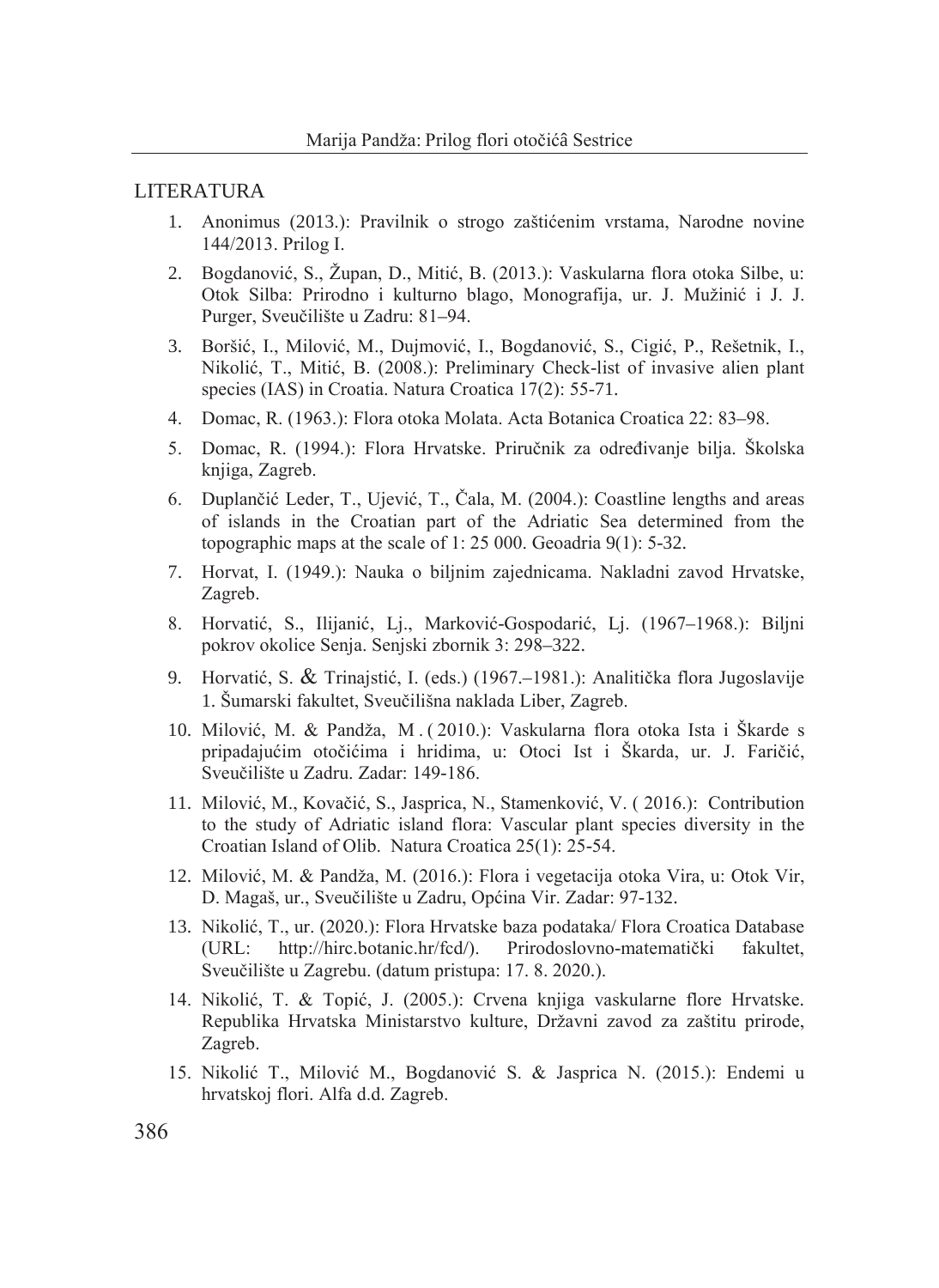- 16. Pandža, M., Milović, M. (2008.): Flora otoka Rave te okolnih otočića i hridi, u: Otok Rava, ur. J. Faričić, Sveučilište u Zadru, Razred za prirodne znanosti HAZU, Matica hrvatska Zadar, Hrvatsko geografsko društvo Zadar. Zadar:  $225 - 264$ .
- 17. Pandža, M., Milović, M., Krpina, V.  $\&$  Tafra, D. (2011.): Vascular flora of the Vrgada islets (Zadar archipelago, eastern Adriatic). Natura Croatica 20(1):  $97 - 116$ .
- 18. Pandža, M. & Milović, M. (2015.): Flora of the islets near Pakoštane (Dalmatia, Croatia). Natura Croatica 24(1): 19-35.
- 19. Pandža, M. & Milović, M. (2015.): Flora of the Veliki Lagan and Mali Lagan islets (Dugi otok island, Croatia). Natura Croatica 24(2): 215–222.
- 20. Pevalek, I. (1930.): Vaskularna flora prirodoslovna istraživanja sjeverodalmatinskog otočia Dugi i Kornati, Prirodoslovna istraživanja JAZU,  $16:119-158.$
- 21. Pignatti, S. (1982.): Flora d'Italia, I-III. Edagricole. Bologna.
- 22. Raunkiaer, C. (1934.): The life forms of plants and statistical plant geography, Clarendon Press. Oxford.
- 23. Šegota, T. & Filipčić, A. (2003.): Köppenova podjela klima i hrvatsko nazivlje, Geoadria 8(1): 17-37.
- 24. Trinajstić, I. (eds.) (1975.–1986.): Analitička flora Jugoslavije 2(1–4). Institut za botaniku Sveučilišta u Zagrebu, Zagreb.
- 25. Tutin, T.G., Heywood, V. H., Burges, N.A., Moore, D.M., Valentine, D.H., Walters, S.M., Webb, D.A. (eds.) (1968.-1980.): Flora Europaea 2-5. Cambridge University press, Cambridge.
- 26. Tutin, T.G., Burges, N.A., Chater, A.O., Edmondson, J.R.E., Heywood, V.H., Moore, D.M., Valentine, D.H., Walters, S.M., Webb, D.A. (eds.) (1993.): Flora Europaea 1 (2nd ed.), Cambridge University Press, Cambridge.

Adresa autora – Author's address: doc. dr. sc. Marija Pandža marija.pandza@si.t-com.hr OŠ Murterski škoji, Put škole 8 HR-22243 Murter

Primljeno – Recived: 15 2 2020